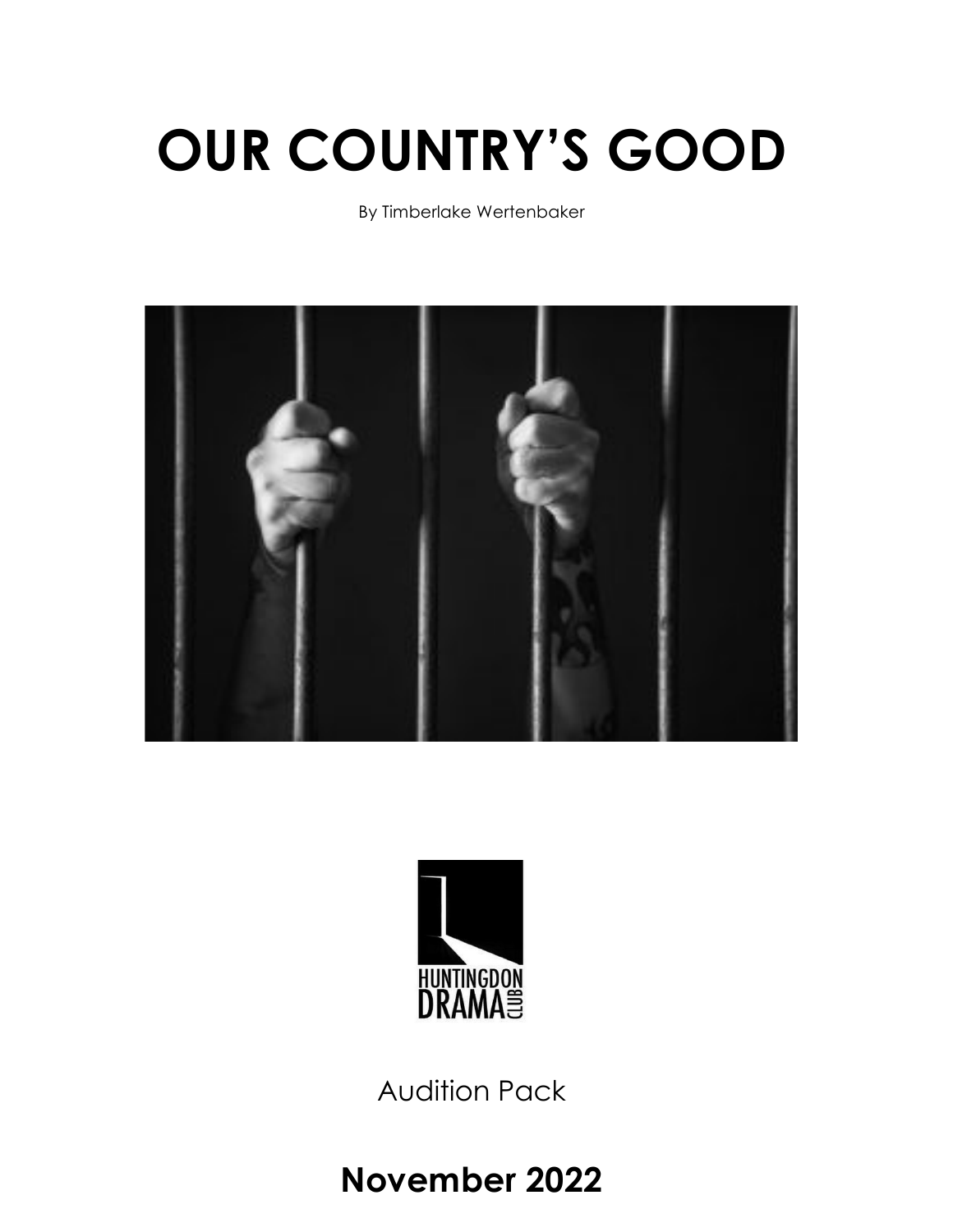### **OUR COUNTRY'S GOOD: FROM A FRESH PERSPECTIVE**

Our Country's Good is one of the most performed plays in theatre.

It concentrates on a group of convicts and officers setting up a new society in Australia in the 1700s. Once they arrive and get used to their new surroundings, a decision is made to stage a play, after much disagreement, to celebrate King George III's Birthday and give the prisoners some activity.

The play chosen is the popular comedy of the time, *'The Recruiting Officer'*. As rehearsals unfold, the officers and prisoners face many hurdles and challenges, and begin to understand the relevance of theatre and how it can educate as well as entertain.

Traditionally, the play is staged in the period with relevant costumes of the time. However, this production will be attempting something different. The setting will be a modern prison dayroom where the prisoners meet to receive a talk from a visiting teacher. They then begin to tell the story of the play just using their environment and a small amount of set and props. Therefore, the play becomes a play within a play…within a play!

By updating the surroundings and time it makes it a real 'Play for Today' and looks at crime, education, and redemption.

#### Auditions will be held on **Monday 11th July and Wednesday 13th July 2022** at the

**WI Centre, 6a Walden Road, Huntingdon PE29 3AZ,** beginning at **7.30pm.** The centre is just off the ring road so very central. If you're driving then we recommend parking in one of the town centre car parks & walking to the venue. Google maps link:

https://www.google.co.uk/maps/place/Wi+Centre/@52.3294872,-

0.1886309,17z/data=!3m1!4b1!4m5!3m4!1s0x4877dd31e3d894c7:0xd16a93755d33e369!8m2!3d52.329 505!4d-0.1863876?hl=en-GB

Rehearsals begin **Monday 29th August 2022** at the **Commemoration Hall**.

There will be two rehearsals per week, on **Mondays** and **Thursdays.** 

#### Performance week is **Sunday 20th November** to **Saturday 26th November 2022**

(Including technical/dress rehearsals and performances).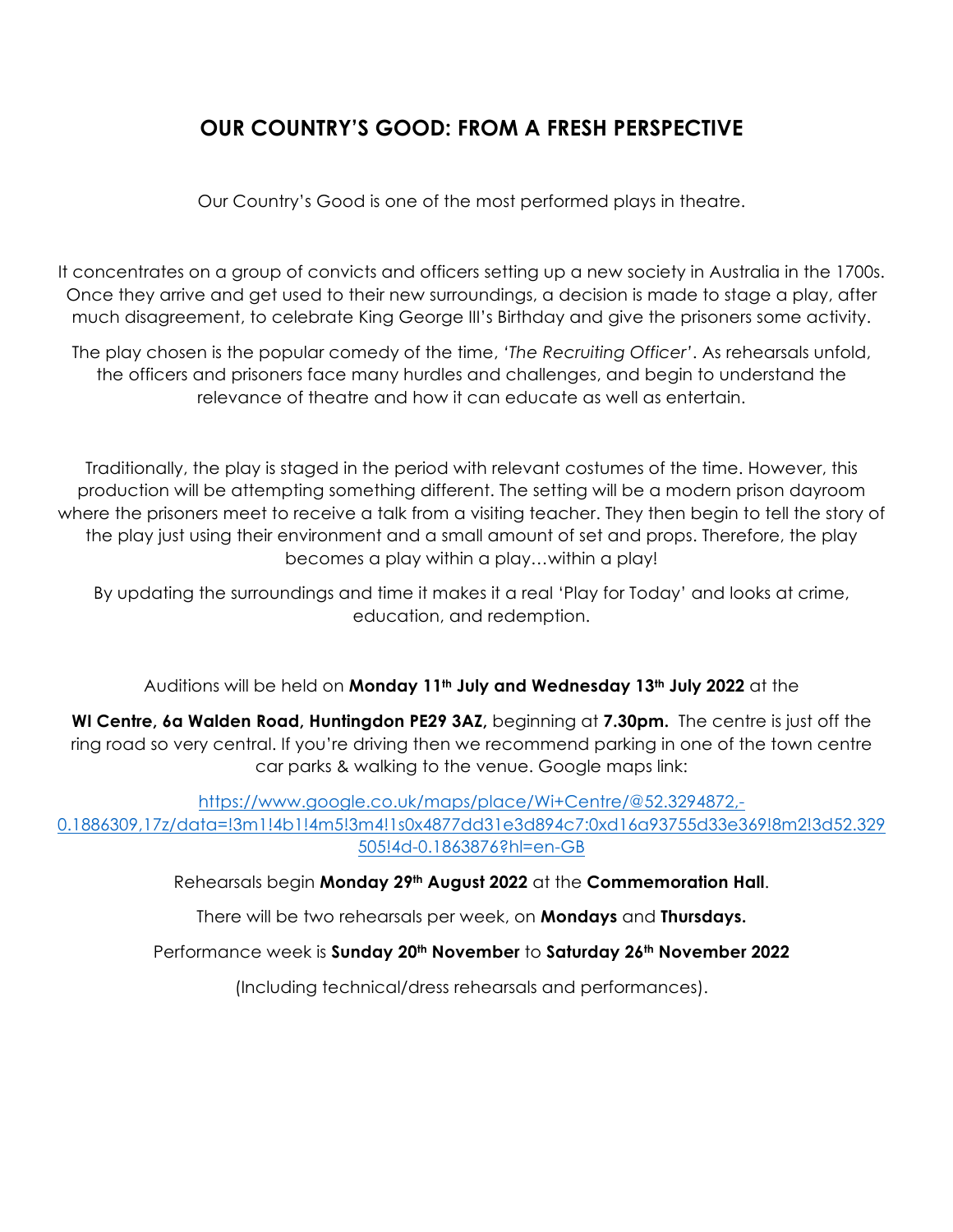#### **CHARACTERS**

*Both the Officers and the Prisoners are played by the modern-day prisoners. The only non-prisoner role is Ralph Clark who is the visiting teacher to the modern-day prison.*

#### **'The Officers'**

| Governor Arthur Phillips        | Governor of the<br>Prison | Male or Female |  |
|---------------------------------|---------------------------|----------------|--|
| John Major Robbie Ross          | Sadistic Officer          | Male or female |  |
| <b>Captain David Collins</b>    | Officer                   | Male or female |  |
| Captain Watkin Tench            | Officer                   | Male or female |  |
| Captain Jeremy Campbell         | Ross' sidekick            | Male or female |  |
| Reverend Johnson                | Chaplain                  | Male or female |  |
| Lieutenant George Johnston      | Officer                   | Male or female |  |
| Lieutenant William Dawes        | Officer                   | Male or female |  |
| Second Lieutenant Ralph Clark   | Visiting history          | Male           |  |
|                                 | teacher                   |                |  |
| Second Lieutenant William Faddy | Officer                   | Male or Female |  |
| <b>Harry Brewer</b>             | Midshipman                | Male           |  |

#### **'The Prisoners'**

| John Arscott          | A carpenter convicted of<br>theft                                                    | Male or female |
|-----------------------|--------------------------------------------------------------------------------------|----------------|
| Caesar                | A prisoner of Madagascan<br>descent                                                  | Male or female |
| James 'Ketch' Freeman | A prisoner but hangman.<br>Seen as a 'snitch' by the<br>other prisoners              | Male or female |
| <b>Thomas Sideway</b> | A charismatic joker<br>convicted of theft                                            | Male of Female |
| John Wisehammer       | Convicted of theft. An<br>inspiring writer                                           | Male or female |
| Mary Brenham          | Convicted of theft. Aspiring<br>actress. Has relationship with<br><b>Ralph Clark</b> | Female         |
| Mary 'Dabby' Bryant   | Convicted of theft of<br>Cornish descent                                             | Female         |
| Duckling Smith        | Ex prostitute. In relationship<br>with Harry Brewer                                  | Female         |
| Meg Long              | A lowly 'lag'                                                                        | Male or female |
| Liz Moredon           | A dangerous prisoner                                                                 | Female         |
| An Australian         | A local observing the new<br>arrivals                                                | Male of female |

#### **Other Roles**

| 3 x Prison officer/Front of | Observing the prisoners | Nonspeaking but reacts to |
|-----------------------------|-------------------------|---------------------------|
| House                       | performing              | scenes                    |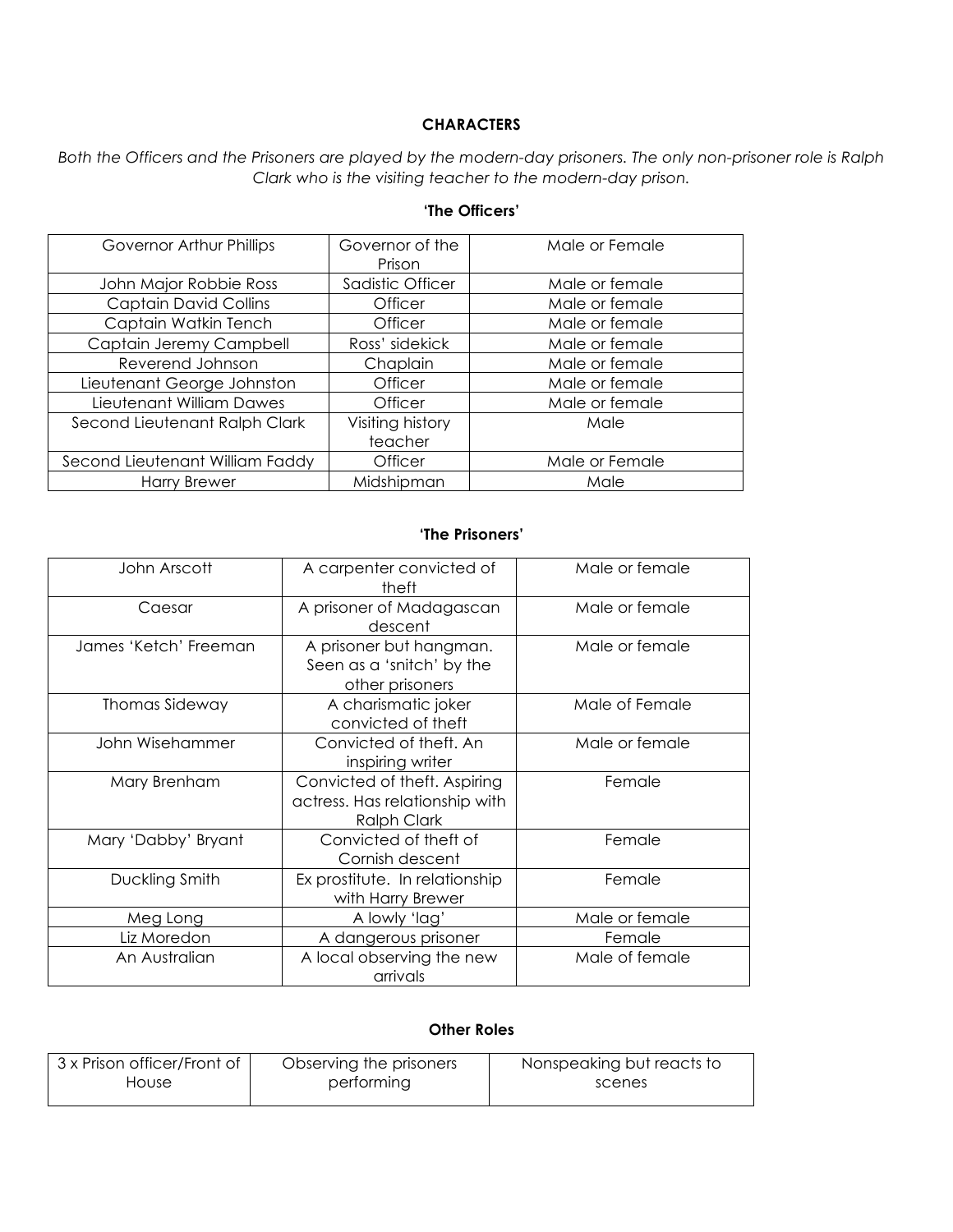# **Scene Four**

THE LONELINESS OF MEN

**Ralph Clark** *'stent. It islate at night.* **Ralph** *stands, composing and speakinghis diary.*

**Ralph** Dreamt, my beloved Alicia, that I was walking with you and that you was in your riding habit – Oh my dear woman, when shall I be able to hear from you?

All the officers dined with the Governor – I never heard of any one single person having so great a power vested in him as Captain Phillip has by his commission as Governor-in-Chief of New South Wales – dined on a cold collation but the mutton which had been killed yesterday morning was full of maggots – nothing will keep twenty-four hours in this dismal country I find –

Went out shooting after breakfast – I only shot one cockatoo – they are the most beautiful birds –

Major Ross ordered one of the Corporals to flog with a rope Elizabeth Morden for being impertinent to Captain Campbell – the Corporal did not play with her but laid it home which I was very glad to see – she has long been fishing for it –

On Sunday, as usual, kissed your dear beloved image a thousand times – was very much frightened by the lightning as it broke very near my tent – several of the convicts have run away.

*He goesto histable and writesin hisjournal.*

If I'm not made First Lieutenant soon . . .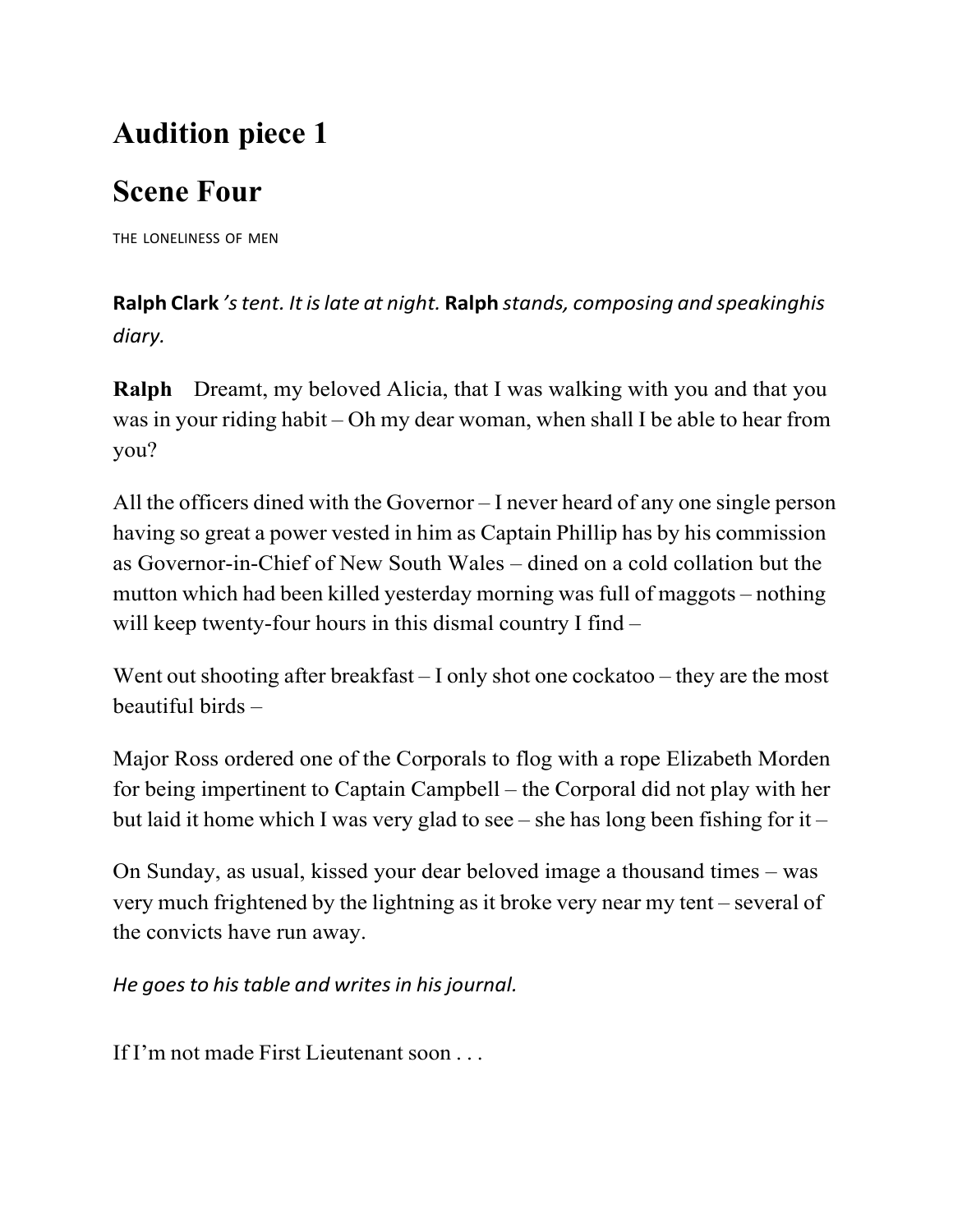**Sideway** Top of my profession, Mr Clark, pickpocket, born and bred in Bermondsey. Do you know London, sir, don't you miss it? In these my darkest hours, I remember my happy days in that great city. London Bridge at dawn – hand on cold iron for good luck. Down Cheapside with the market traders – never refuse a mince pie. Into St Paul's churchyard – I do love a good church – and over to Bond Street to begin work.<sup>15</sup> There, I've spotted her, rich, plump, not of the best class, stands in front of the shop, plucking up courage, I pluck her. Time for coffee until five o'clock and the pinnacle, the glory of the day: Drury Lane. The coaches, the actors scuttling, the gentlemen watching, the ladies tittering, the perfumes, the clothes, the handkerchiefs.

*He hands* **Ralph** *the handkerchief he hasjuststolen from him.*

**Sideway** Here, Mr Clark, you see the skill. Ah, Mr Clark, I beg you, I entreat you, to let me perform on your stage, to let me feel once again the thrill of a play about to begin. Ah, I see ladies approaching: our future Woffingtons, Siddons.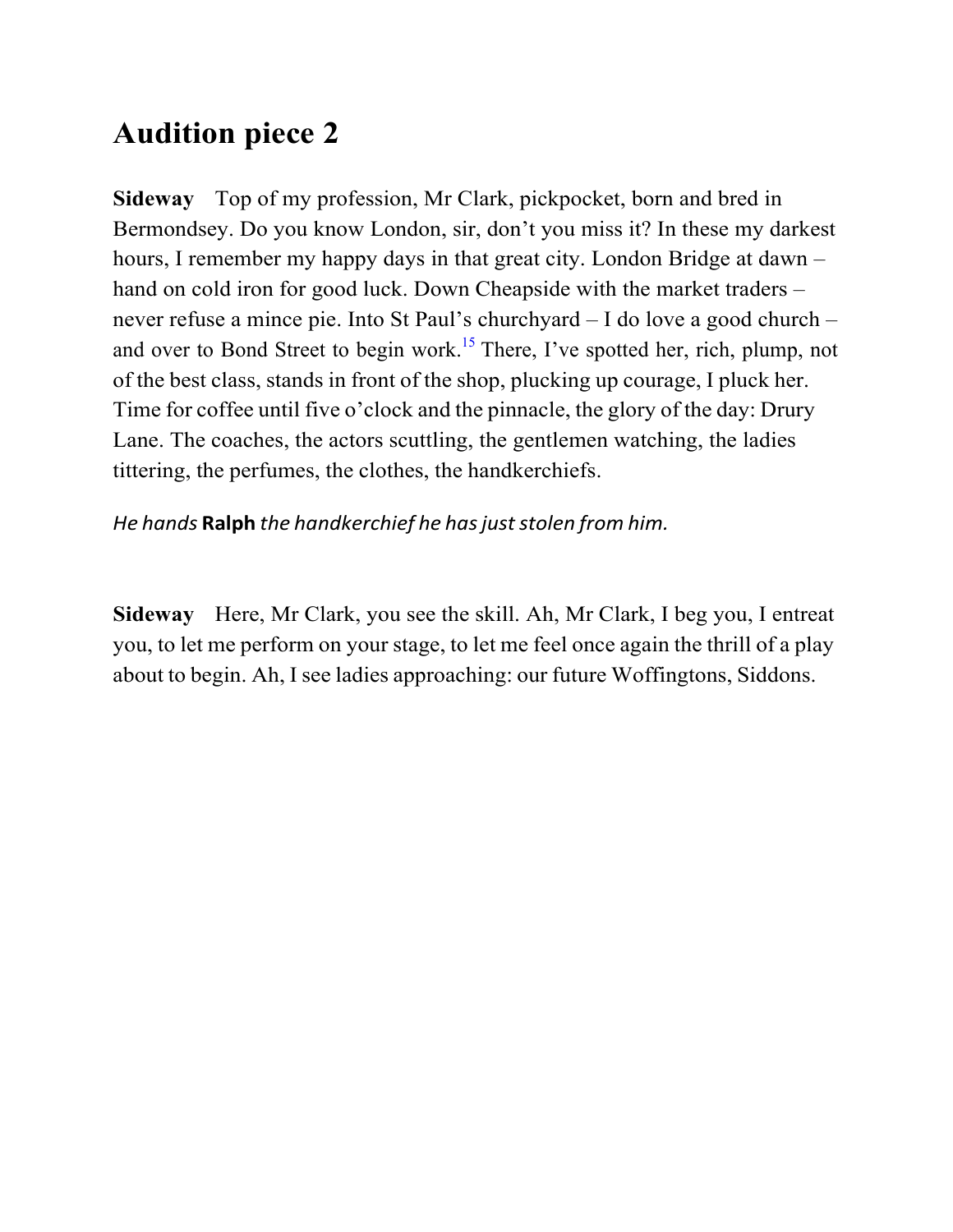### **Harry Brewer, Duckling Smith. Harry** *isrowing,* **Duckling** *issulking.*

**Harry** It's almost beginning to look like a town. Look, Duckling, there'sthe Captain's house. I can see him in his garden.

### *He waves.* **Duckling** *doesn't turn around.*

**Harry** Sydney. He could have found a better name. Mobsbury. Lagtown. Duckling Cove, eh?

#### *He laughs.* **Duckling** *remains morose.*

Harry The Captain said it had to be named after the Home Secretary.<sup>28</sup> The courthouse looks impressive all in brick. There's Lieutenant Dawes' observatory. Why don't you look, Duckling?

**Duckling** *glances, then turns back.*

**Harry** The trees look more friendly from here. Did you know the eucalyptus tree can't be found anywhere else in the world? Captain Collins told me that. Isn't that interesting? Lieutenant Clark says the three orange trees on his island are doing well. It's the turnips he's worried about, he thinks they're being stolen and he's too busy with his play to go and have a look. Would you like to see the orange trees, Duckling?

#### **Duckling** *glowers.*

**Harry** I thought you'd enjoy rowing to Ralph's island. I thought it would remind you of rowing on the Thames.<sup>29</sup> Look how blue the water is. Duckling. Say something. Duckling!

**Duckling** If I was rowing on the Thames, I'd be free.

**Harry** This isn't Newgate, Duckling.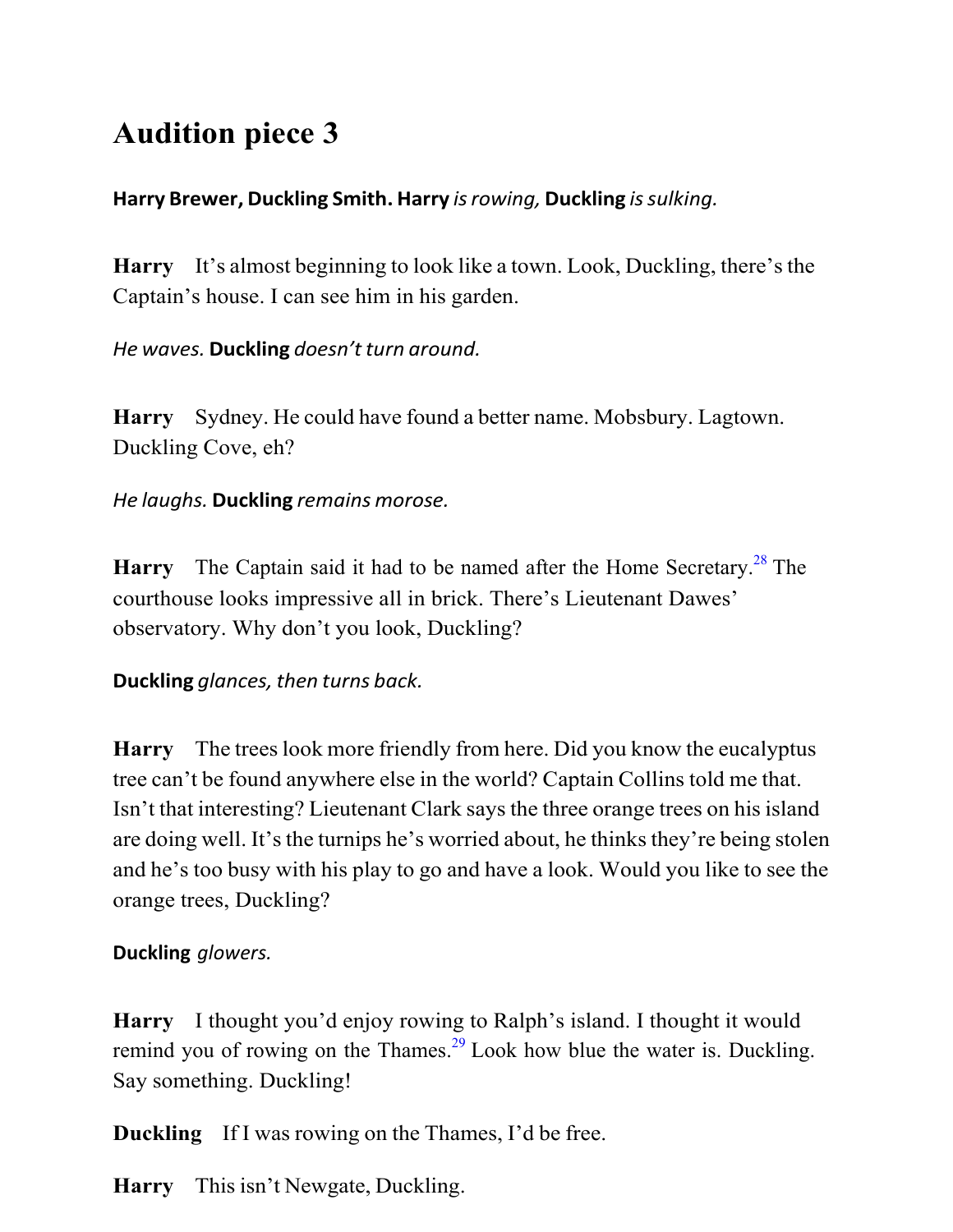**Duckling** I wish it was.

**Harry** Duckling!

**Duckling** At least the gaoler of Newgate left you alone and you could talk to people.

**Harry** I let you talk to the women.

**Duckling** (*with contempt*) Esther Abrahams, Mary Brenham!

**Harry** They're good women.

**Duckling** I don't have anything to say to those women, Harry. My friends are in the women's camp –

**Harry** It's not the women you're after in the women's camp, it's the marines who come looking for buttock. I know you – who do you have your eye on now, who, a soldier? Another marine, a corporal? Who, Duckling, who?

#### *Pause.*

You've found someone already, haven't you? Where do you go, on the beach? In my tent, like with Handy Baker, eh? Where, under the trees?

**Duckling** You know I hate trees, don't be so filthy.

**Harry** Filthy, you're filthy, you filthy whore.

*Pause.*

I'm sorry, Duckling, please. Why can't you? – can't you just be with me? Don't be angry. I'll do anything for you, you know that. What do you want, Duckling?

**Duckling** I don't want to be watched all the time. I wake up in the middle of the night and you're watching me. What do you think I'm going to do in my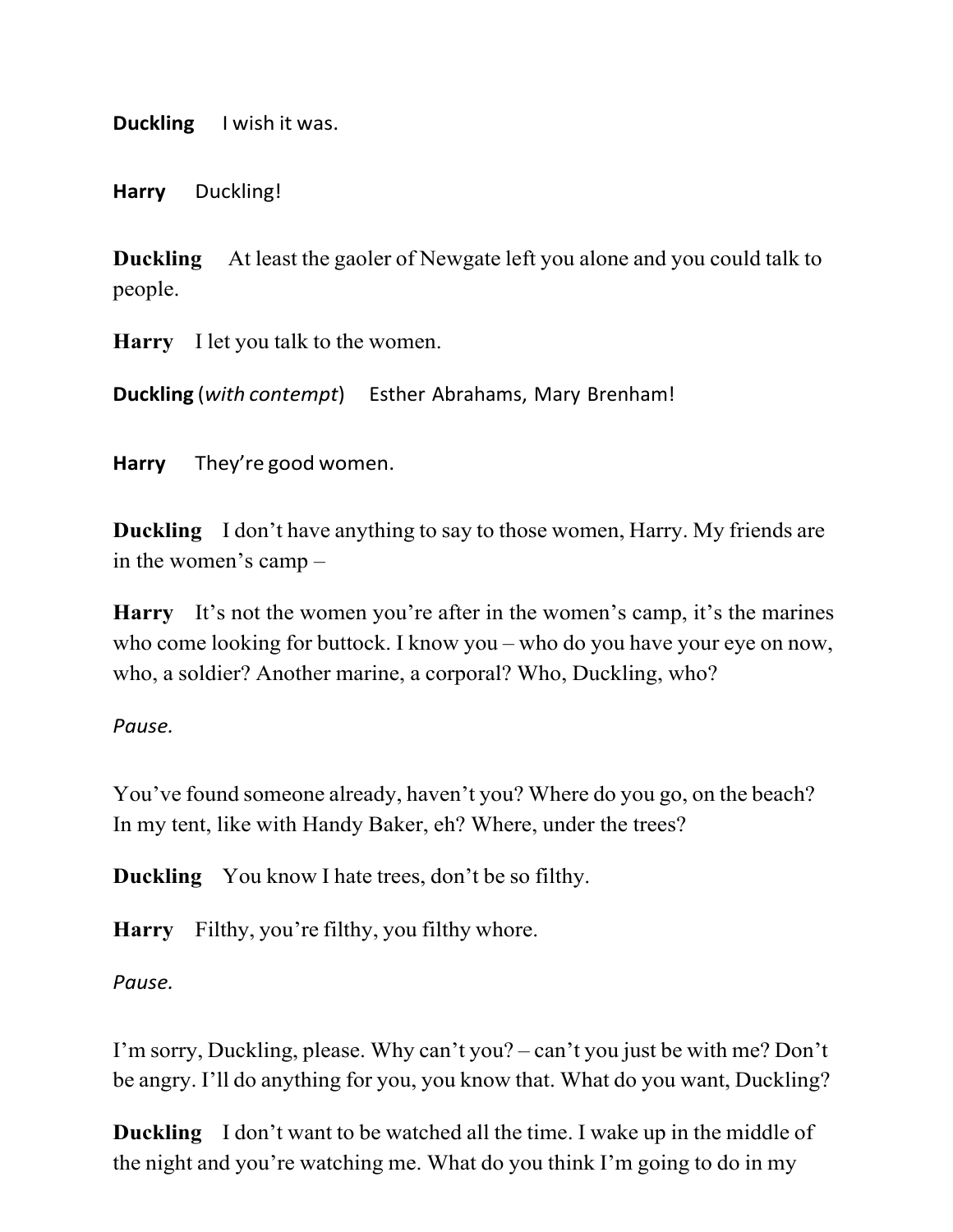sleep, Harry? Watching, watching, watching. JUST STOP WATCHING ME.

**Harry** You want to leave me. All right, go and live in the women's camp, sell yourself to a convict for a biscuit. Leave if you want to. You're filthy, filthy, opening your legs to the first marine –

**Duckling** Why are you so angry with your Duckling, Harry? Don't you like it when I open my legs wide to you? Cross them over you – the way you like? What will you do when your little Duckling isn't there any more to touch you with her soft fingertips, Harry, where you like it? First the left nipple and then the right. Your Duckling doesn't want to leave you, Harry.

**Harry** Duckling. . .

**Duckling** I need freedom somet imes, Harry.

**Harry** You have to earn your freedom with good behaviour.

**Duckling** Why didn't you let them hang me and take my corpse with you, Harry? You could have kept that in chains. I wish I was dead. At least when you're dead, you're free.

*Silence.*

**Harry** You know Lieutenant Clark's play?

**Duckling** *is silent.* 

**Harry** Do you want to be in it?

**Duckling** *laughs.*

**Harry** Dabby Bryant is in it too and Liz Morden. Do you want to be in it? You'd rehearse in the evenings with Lieutenant Clark.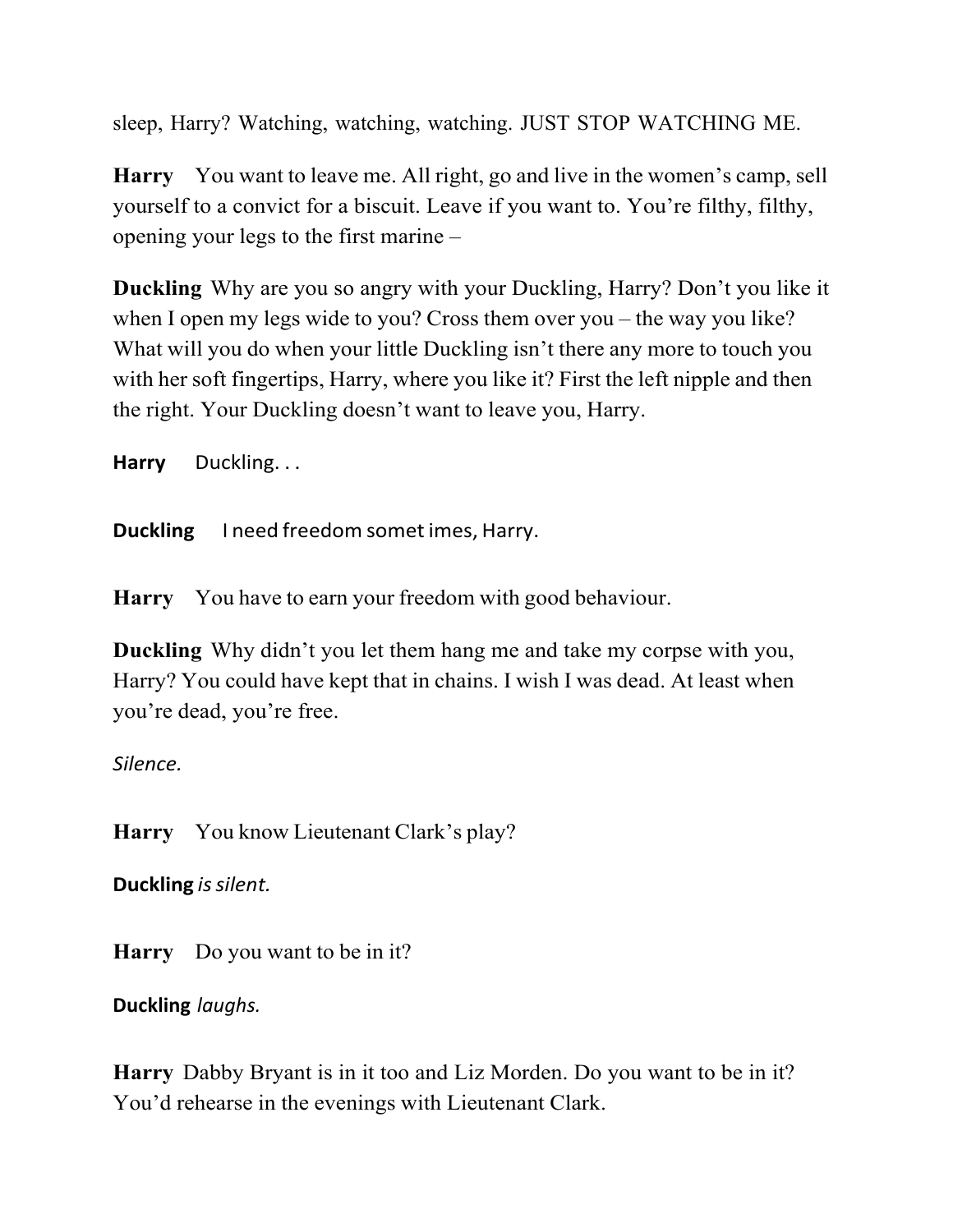**Ketch** I understand, sir, and your soul in peace, I won't take up your time, sir, I'll be brief.

*Pause.*

**Ralph** Well?

**Ketch** Don't you want to finish your prayers? I can be very quiet. I used to watch my mother, may her poor soul rest in peace, I used to watch her say her prayers, every night.

**Ralph** Get on with it!

**Ketch** When I say my prayers I have a terrible doubt. How can I be sure God is forgiving me? What if he will forgive me, but hasn't forgiven me yet? That's why I don't want to die, sir. That's why I can't die. Not until I am sure. Are you sure?

**Ralph** I'm not a convict: I don't sin.

**Ketch** To be sure. Forgive me, sir. But if we're in God's power, then surely he makes us sin. I was given a guardian angel when I was born, like all good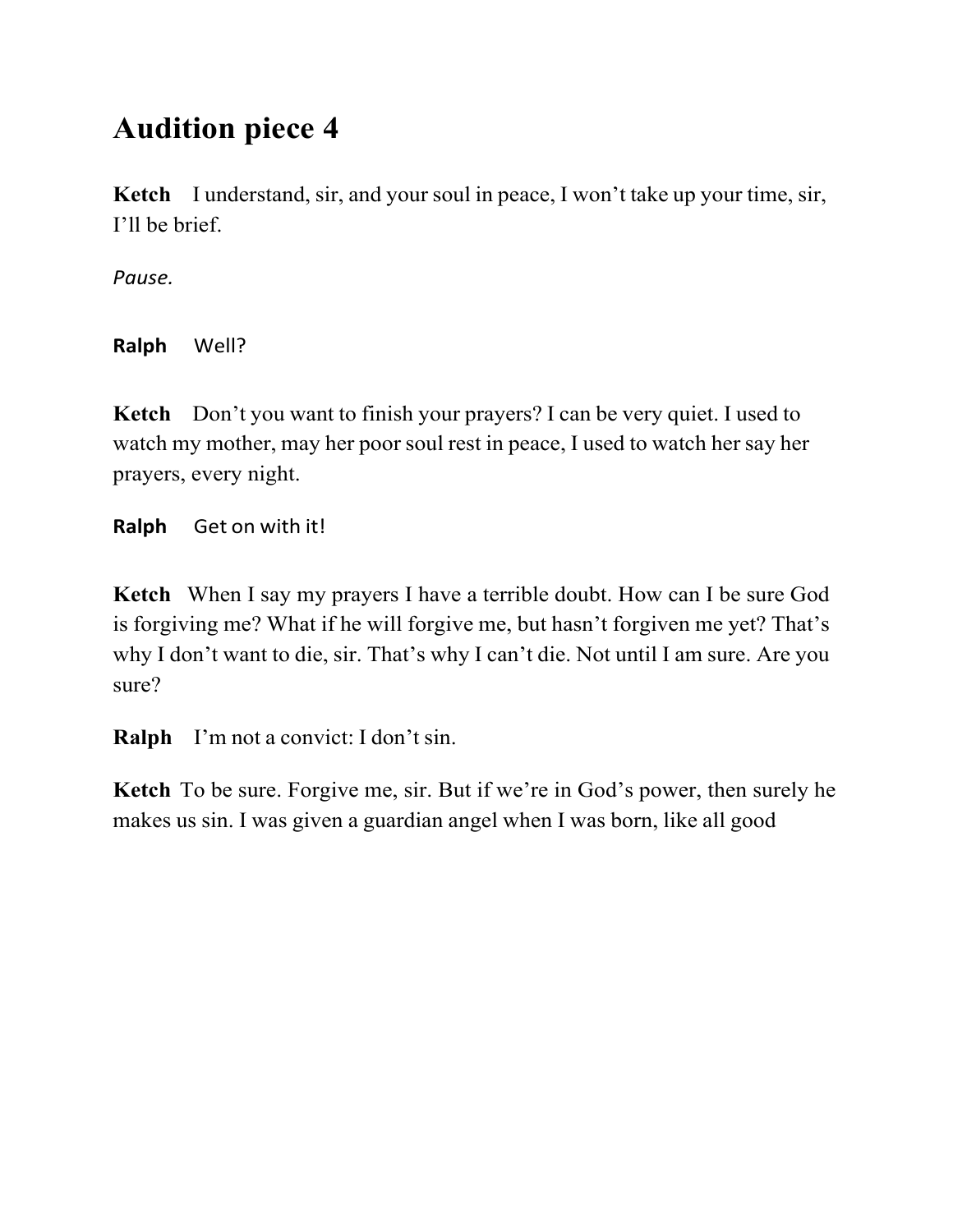Catholics, why didn't my guardian angel look after me better? But I think he must've stayed in Ireland. I think the devil tempted my mother to London and both our guardian angels stayed behind. Have you ever been to Ireland, sir? It's a beautiful country. If I'd been an angel I wouldn't have left it either. And when we came within six fields of Westminister, the devils took over.<sup>36</sup> But it's God's judgement I'm frightened of. And the women's. They're so hard. Why is that?

| <b>Ralph</b> Why have you come here?                 |
|------------------------------------------------------|
| <b>Ketch</b> I'm coming to that, sir.                |
| <b>Ralph</b> Hurry up, then.                         |
| <b>Ketch</b> I'm speaking as fast as I can, $\sin$ – |
| Ralph Ketch-                                         |

**Ketch** James, sir, James, Daniel, Patrick, after my three uncles. Good men they were too, didn't go to London. If my mother hadn't brought us to London, may God give peace to her soul and breathe pity into the hearts of hard women – because the docks are in London and if I hadn't worked on the docks, on that day, the 23rd of May 1785, do you remember it, Sir? Shadwell Dock. If only we hadn't left, then I wouldn't have been there, then nothing would have happened, I wouldn't have become a coal heaver on Shadwell Dock and been there on the 23rd of May when we refused to unload because they were paying us so badly, sir. I wasn't even near the sailor who got killed. He shouldn't have done the unloading, that was wrong of the sailors, but I didn't kill him, maybe one blow, not to look stupid, you know, just to show I was with the lads, even if I wasn't, but I didn't kill him. And they caught five at random, sir, and I was among the five, and they found the cudgel, but I just had that to look good, that's all, and when they said to me later you can hang or you can give the names, what was I to do, what would you have done, sir?

**Ralph** I wouldn't have been in that situation, Freeman.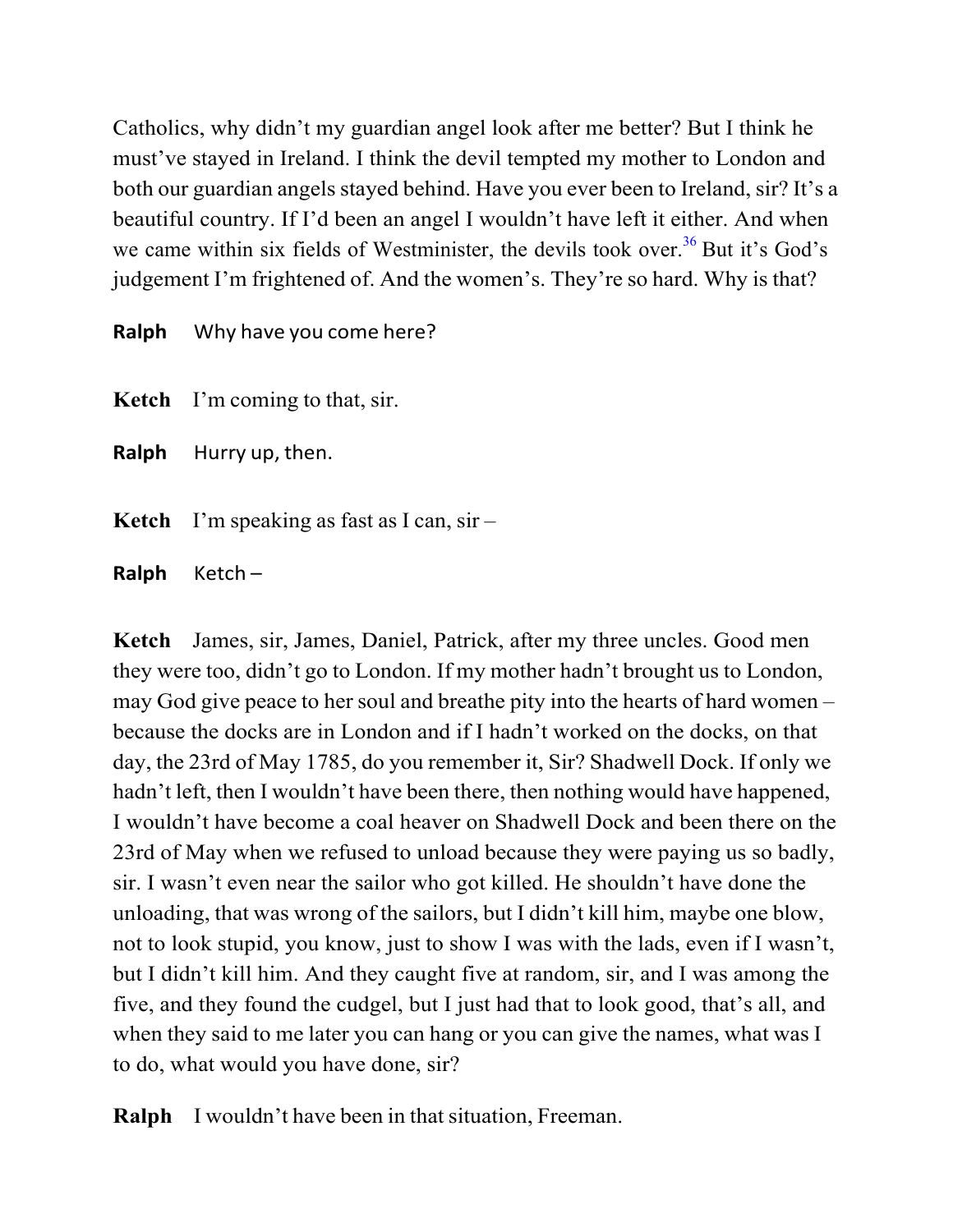**Ketch** To be sure, forgive me, sir. I only told on the ones I saw, I didn't tell anything that wasn't true. Death is a horrible thing, that poor sailor.

**Ralph** Freeman, I'm going to go to bed now –

**Ketch** I understand, sir, I understand. And when it happened again, here. And I had hopes of making a good life here. It's because I'm so friendly, see, so I go along, and then I'm the one who gets caught. That theft, I didn't do it, I was just there, keeping a look out, just to help some friends, you know. But when they say to you, hang or be hanged, what do you do? Someone has to do it. I try to do it well. God had mercy on the whore, the thief, the lame, surely he'll forgive the hang – it's the women – they're without mercy – not like you and me, sir, men. What I wanted to say, sir, is that I heard them talking about the play.

*Pause.*

Some players came into our village once. They were loved like the angels, Lieutenant, like the angels. And the way the women watched them – the light of a spring dawn in their eyes.

Lieutenant –

I want to be an actor.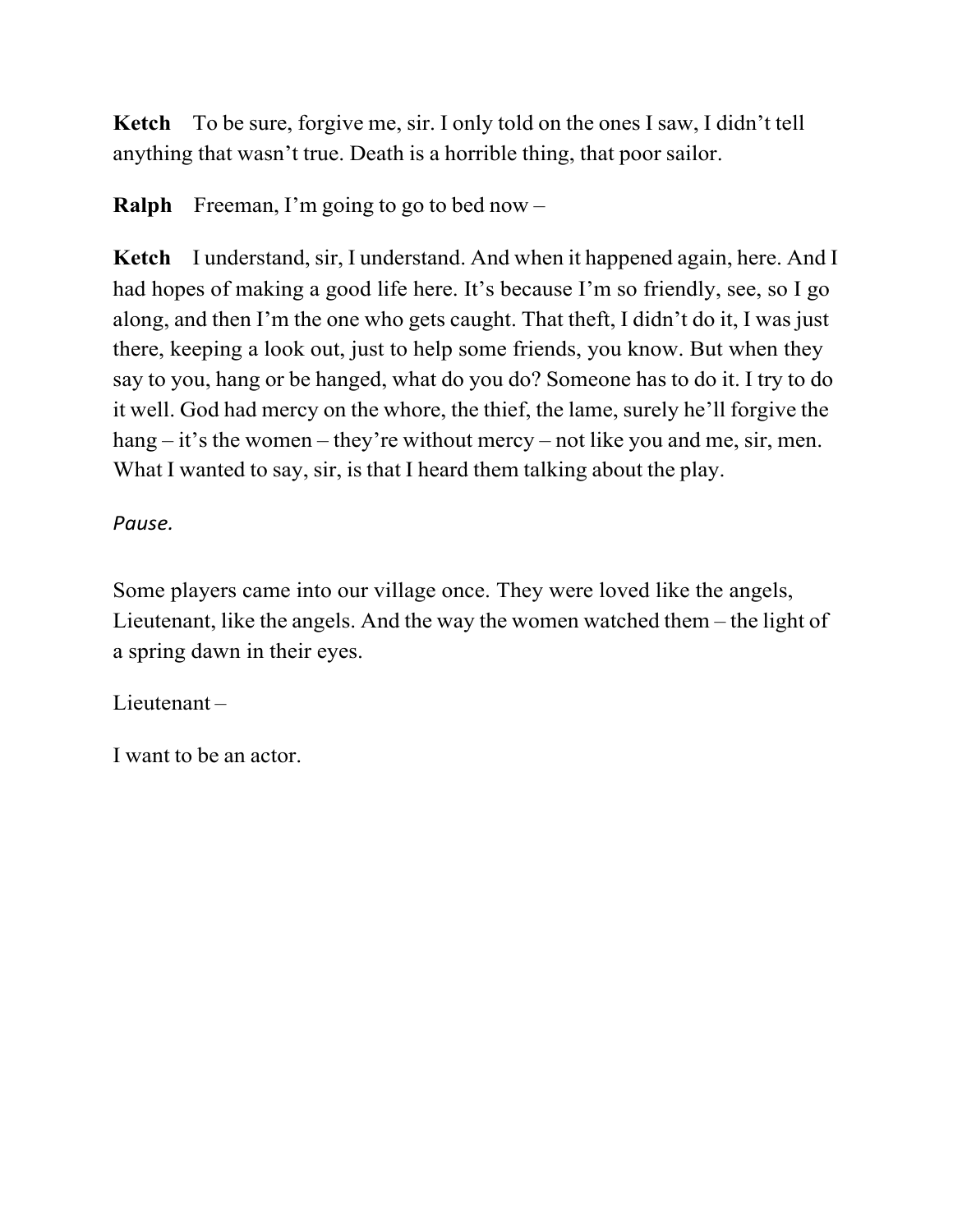**Mary** *is copying* The Recruiting Officer *in the afternoon light.* John **Wisehammer***is carrying bricks and piling them to one side. He beginsto hover over her.*

**Mary** 'I would rather counsel than command; I don't propose this with the authority of a parent, but as the advice of your friend –'

**Wisehammer** Friend. That's a good word. Short, but full of promise

**Mary** – 'That you would take the coach this moment and go into the country.'

**Wisehammer** Country can mean opposite things. It renews you with trees and grass, you go rest in the country, or it crushes you with power: you die for your country, your country doesn't want you, you're thrown out of your country.

*Pause.*

I like words.

*Pause.*

My father cleared the houses of the dead to sell the old clothes to the poorhouses by the Thames.<sup>37</sup> He found a dictionary – Johnson's dictionary – it was as big as a bible. It went from 'A' to 'L'.<sup>38</sup> I started with the 'A's. 'Abecedarian: someone who teaches the alphabet or rudiments of literature. Abject: a man without hope.'

**Mary** What doesindulgent mean?

**Wisehammer** How is it used?

**Mary** (*reads*) 'You have been so careful, so indulgent to me.'

**Wisehammer** It means ready to overlook faults.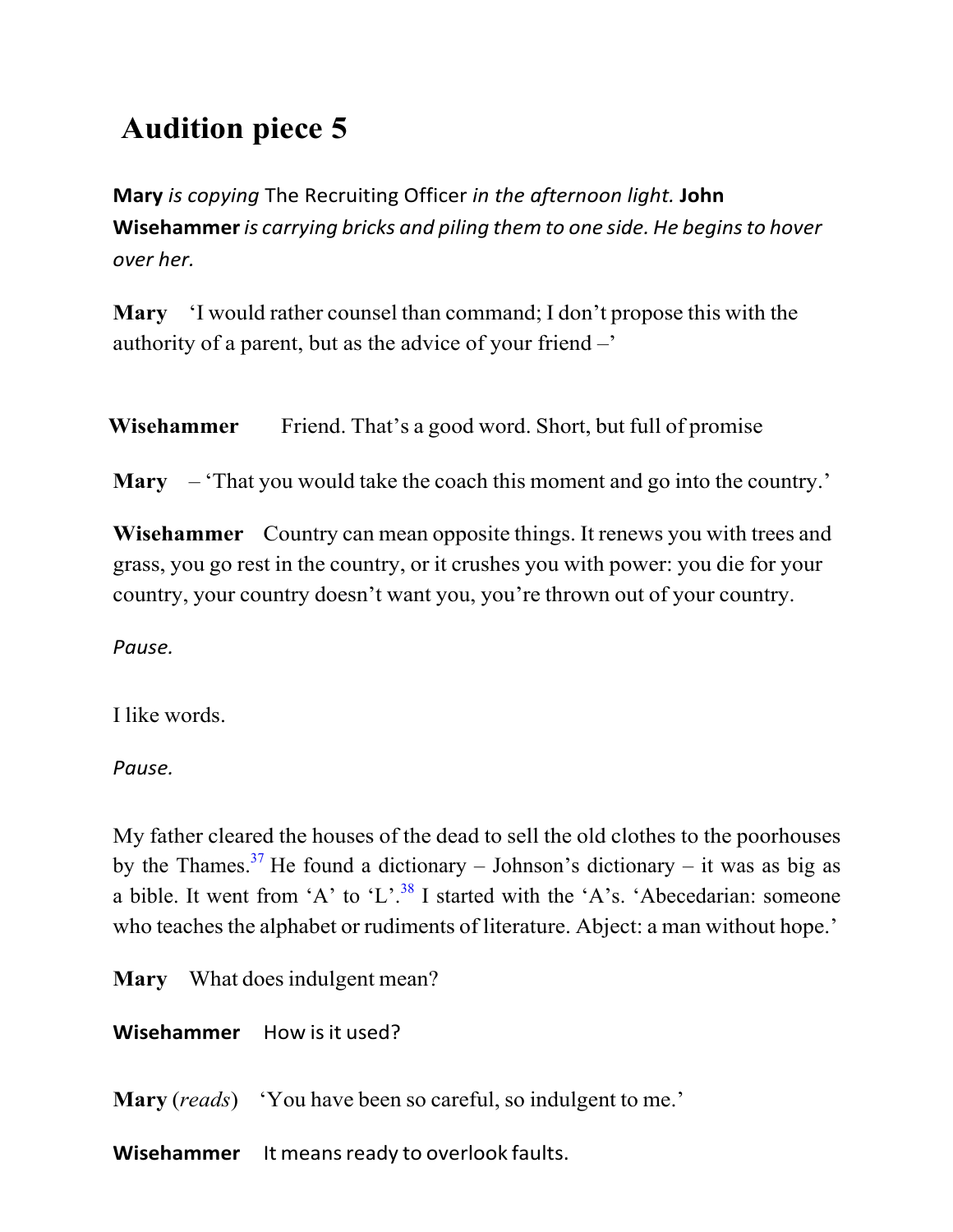*Pause.*

You have to be careful with words that begin with 'in'. It can turn everything upside down. Injustice. Most of that word is taken up with justice, but the 'in' twists it inside out and makes it the ugliest word in the English language.

**Mary** Guilty is an uglier word.

**Wisehammer** Innocent ought to be a beautiful word, but it isn't, it's full of sorrow. Anguish.

**Mary** *goes back to her copying.*

**Mary** I don't have much time. We start this in a few days.

**Wisehammer***looks over hershoulder.*

**Mary** I have the biggest part.

**Wisehammer** You have a beautiful hand.<sup>39</sup>

**Mary** There isso much to copy. So many words.

**Wisehammer** I can write.

**Mary** Why don't you tell Lieutenant Clark? He's doing it.

Wisehammer No . . . no . . . I'm -

**Mary** Afraid?

**Wisehammer** Diffident.

**Mary** I'll tell him. Well, I won't. My friend Dabby will. She's –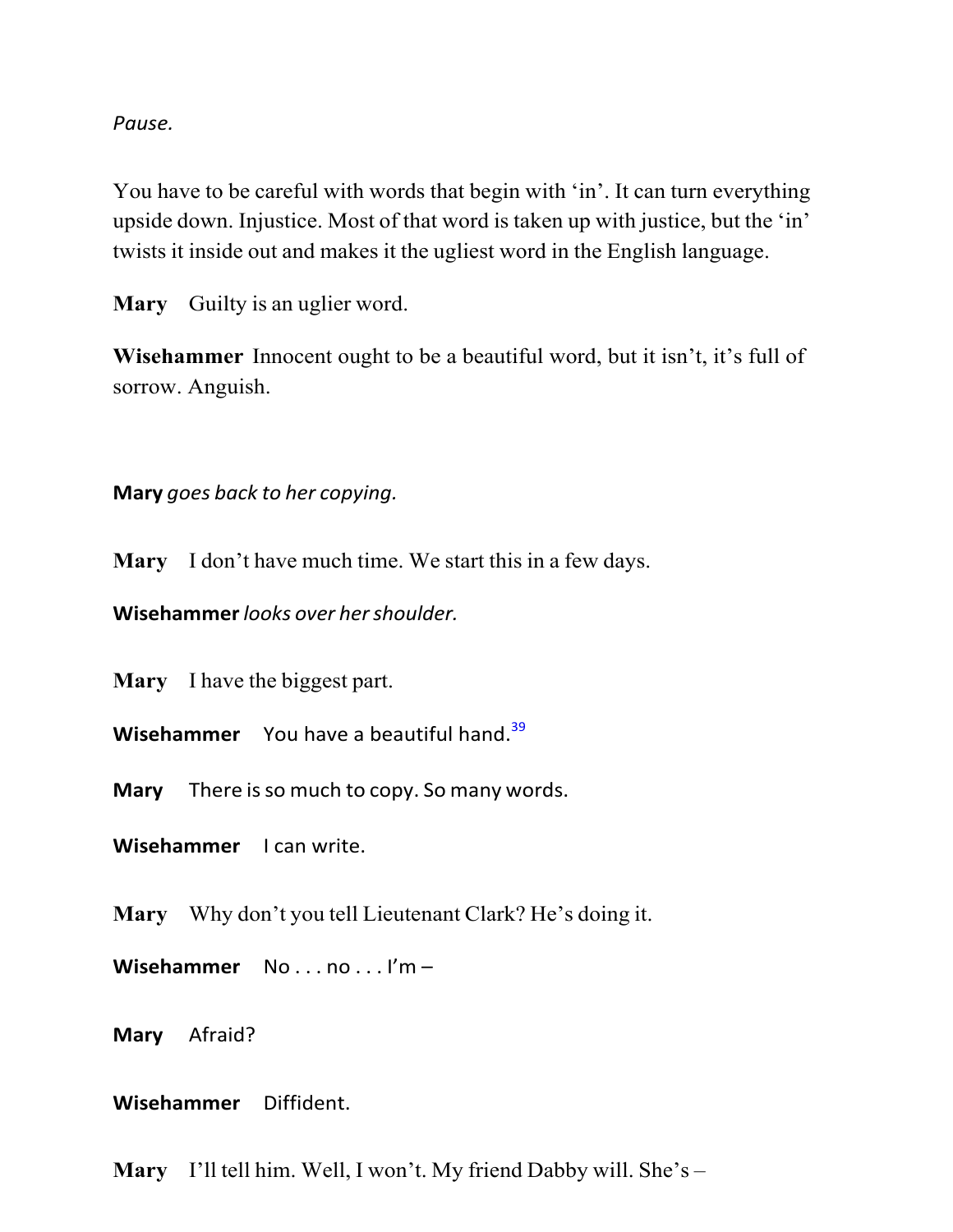**Wisehammer** Bold.

*Pause.*

Shy is not a bad word, it's soft.

**Mary** But shame is a hard one.

**Wisehammer** Words with two 'L's are the worst. Lonely, loveless.

**Mary** Love is a good word.

**Wisehammer** That's because it only has one 'L'. I like words with one 'L': Luck. Latitudinarian.

**Mary** *laughs.*

**Wisehammer** Laughter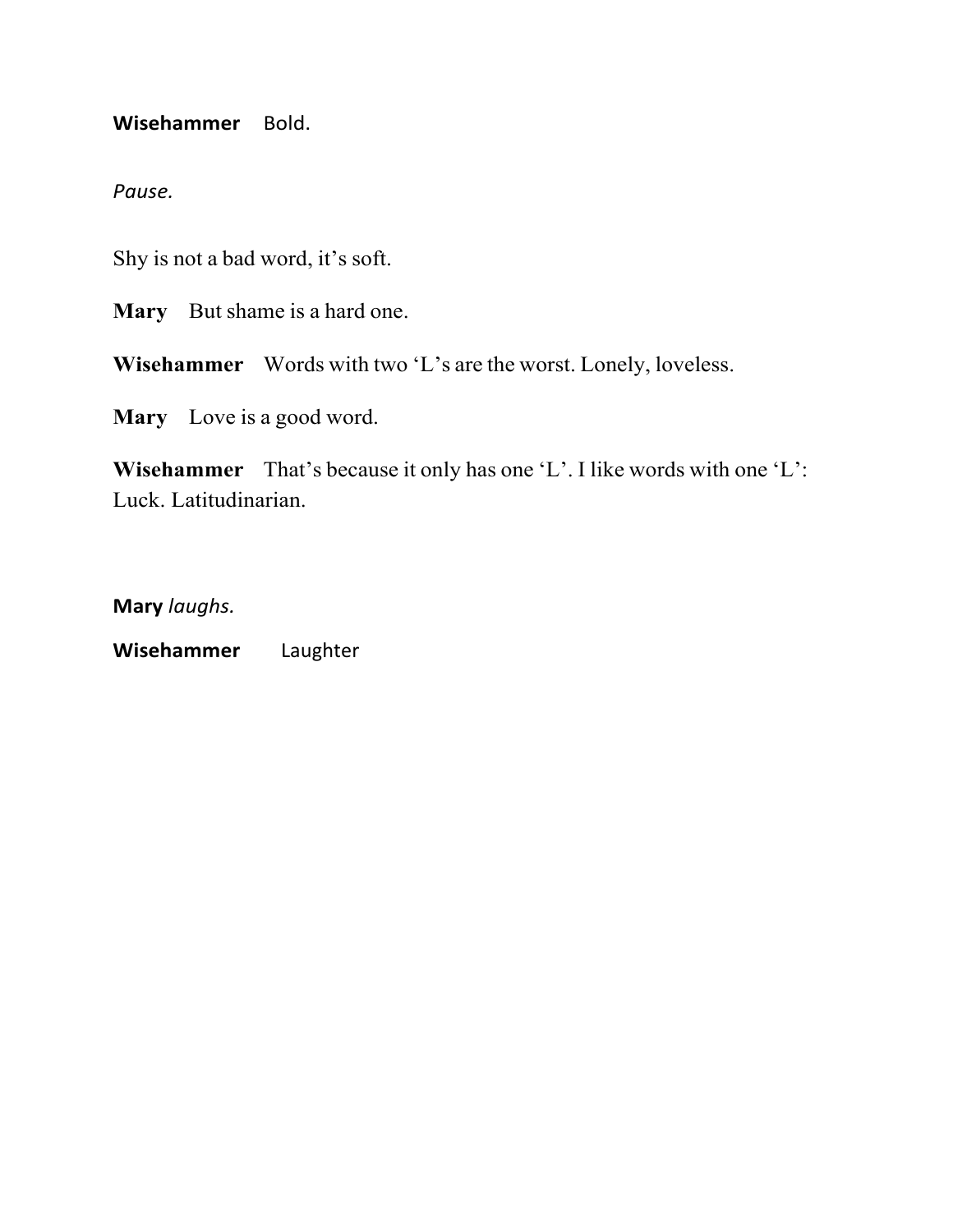Liz<sup>51</sup> Luck? Don't know the word. Shifts its bob when I comes near. Born under a ha'penny planet I was. Dad's a nibbler, don't want to get crapped. Mum leaves. Five brothers, I'm the only titter. I takes in washing. Then. My own father. Lady's walking down the street, he takes her wiper. She screams, he's shoulder-clapped, says: 'It's not me, sir, it's Lizzie, look, she took it.' I'm stripped, beaten in the street, everyone watching. That night, I take my dad's cudgel and try to kill him. I prig all his clothes and go to London to my older brother. He don't want me. Liz, he says, why trine for a make when you can wap for a winne? I'm no dimber mort, I says. Don't ask you to be a swell mollisher, sister, men want Miss Laycock, don't look at your mug. So I begin to sell my mother of saints. I thinks I'm in luck when I meet the swell cove. He's a bobcull: sports a different wiper every day of the week. He says to me, it's not enough to sell your mossie face, Lizzie, it don't bring no shiners no more. Shows me how to spice the swells. So. Swell has me up the wall, flashes a pocket watch, I lifts it. But one time, I stir my stumps too slow, the swell squeaks beef, the snoozie hears, I'm nibbed. It's up the ladder to rest, I thinks when I goes up before the fortune teller, but no, the judge's a bobcull, I nap the King's pardon and it's seven years across the herring pond. Jesus Christ, the hunger on the ship, sailors won't touch me: no rantum scantum, no food. But here, the Governor says, new

life. You could nob it here, Lizzie, I thinks, bobcull Gov, this niffynaffy play, not too much work, good crew of rufflers, Kable, Arscott, but no, Ross don't like my mug, I'm nibbed again and now it's up the ladder to rest for good. Well. Lizzie Morden's life.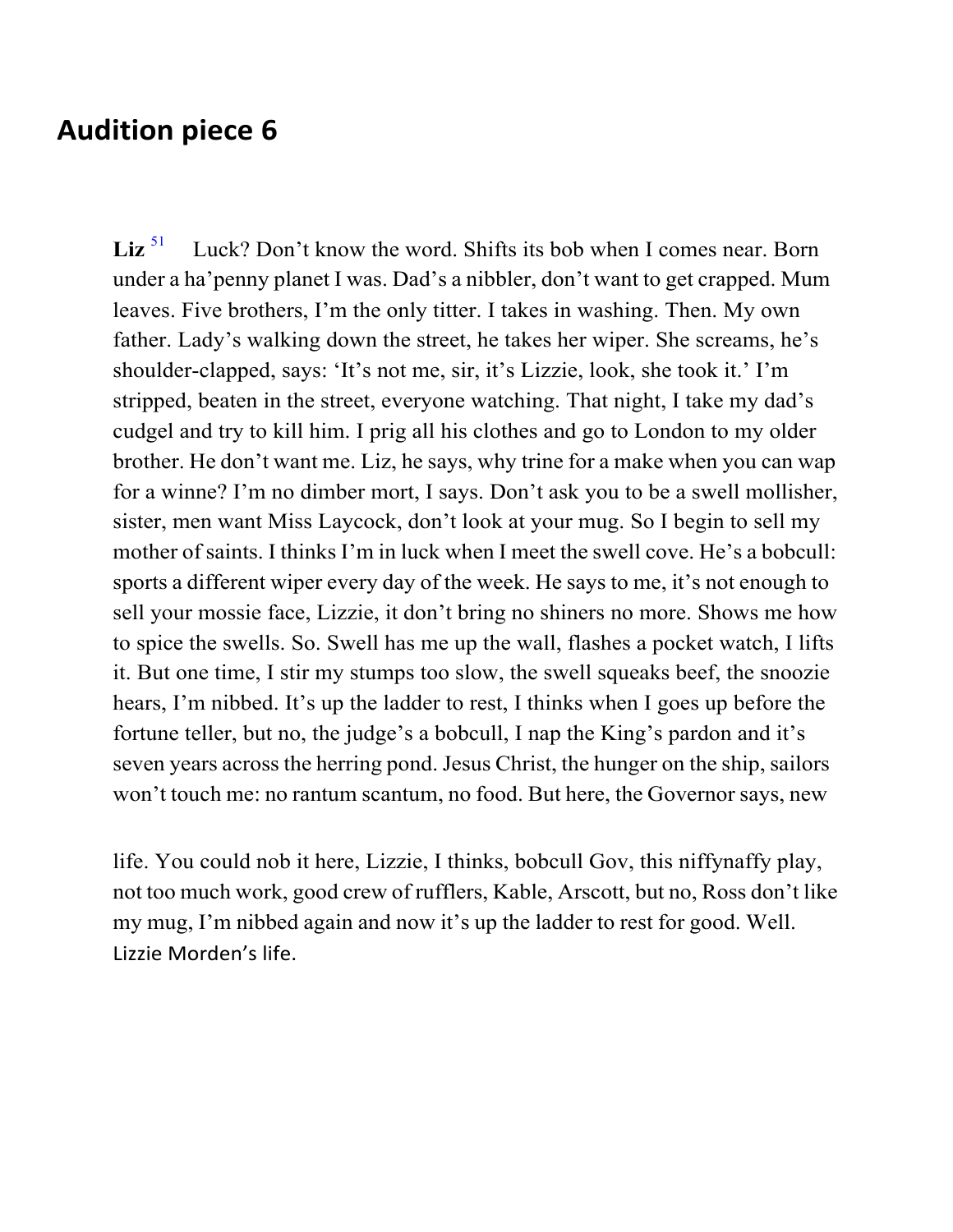|                | <b>Phillip</b> I hear you want to stop the play, Lieutenant.                                                  |
|----------------|---------------------------------------------------------------------------------------------------------------|
|                | <b>Ralph</b> Half of my cast is in chains, sir.                                                               |
| <b>Phillip</b> | That is a difficulty, but it can be overcome. Is that your only reason,<br>Lieutenant?                        |
| Ralph          | So many people seem against it, sir.                                                                          |
| <b>Phillip</b> | Are you afraid?                                                                                               |
|                | <b>Ralph</b> No, sir, but I do not wish to displease my superior officers.                                    |
|                | Phillip If you break conventions, it is inevitable you make enemies,<br>Lieutenant. This play irritates them. |
| Ralph          | Yes and $I -$                                                                                                 |
| <b>Phillip</b> | Socrates irritated the state of Athens and was put to death for it. <sup>55</sup>                             |
| Ralph          | $Sir -$                                                                                                       |
| <b>Phillip</b> | Would you have a world without Socrates?                                                                      |

**Ralph** Sir, I-

**Phillip** In the *Meno*, one of Plato's great dialogues – have you read it, Lieutenant? – Socrates demonstrates that a slave boy can learn the principles of geometry as well as a gentleman.<sup>56</sup>

**Ralph** Ah –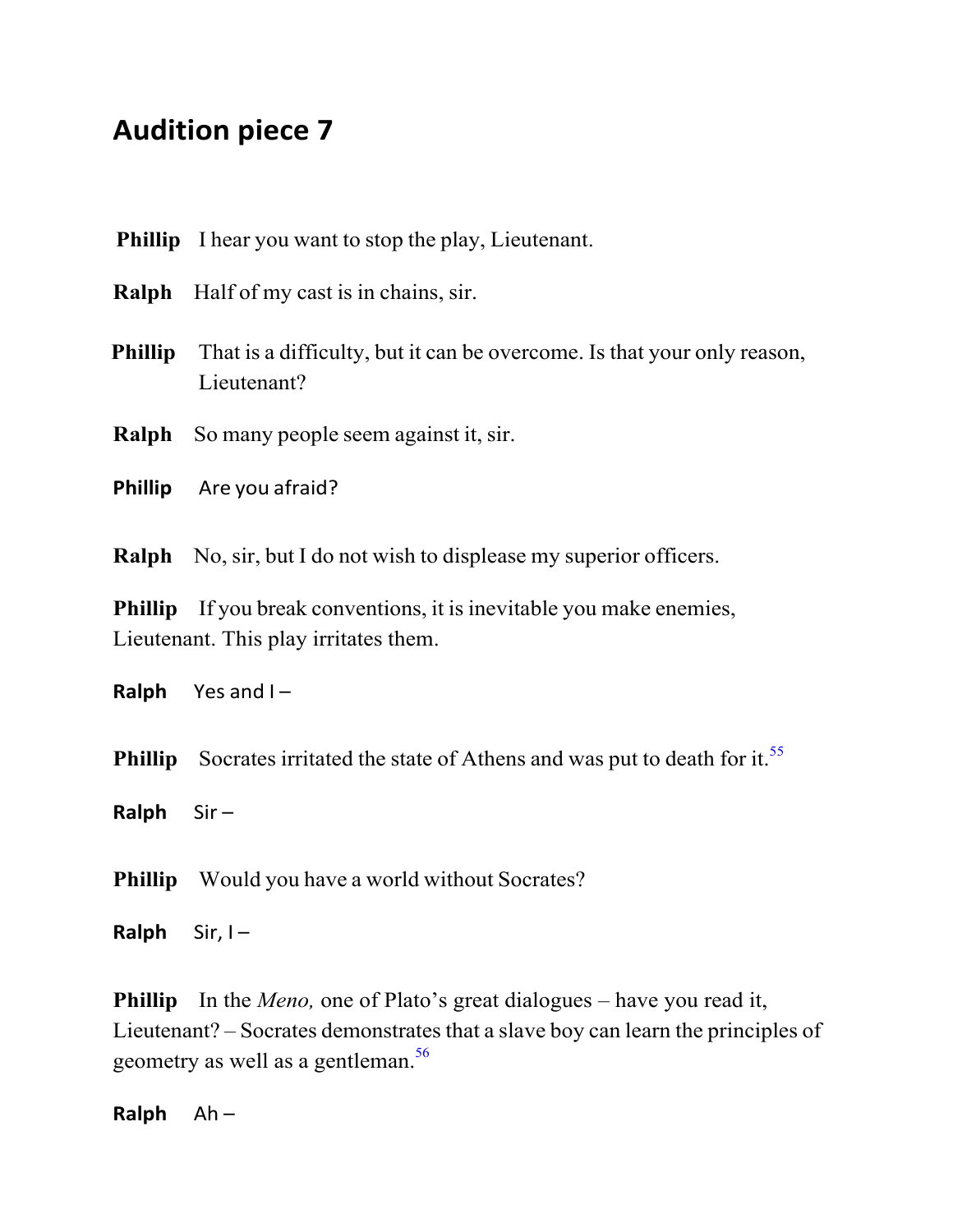**Phillip** In other words, he shows that human beings have an intelligence which has nothing to do with the circumstances into which they are born.

**Ralph** Sir –

**Phillip** Sit down, Lieutenant. It is a matter of reminding the slave of what he knows, of his own intelligence. And by intelligence you may read goodness, talent, the innate qualities of human beings.

**Ralph** I see – sir.

**Phillip** When he treats the slave boy as a rational human being, the boy becomes one, he loses his fear, and he becomes a competent mathematician. A little more encouragement and he might become an extraordinary mathematician. Who knows? You must see your actors in that light.

**Ralph** I can see some of them, sir, but there are others . . . John Arscott –

**Phillip** He has been given two hundred lashes for trying to escape. It will take time for him to see himself as a human being again.

**Ralph** Liz Morden –

**Phillip** Liz Morden – (*He pauses.*) I had a reason for asking you to cast her as Melinda. Morden is one of the most difficult women in the colony.

**Ralph** She is indeed, sir.

**Phillip** Lower than a slave, full of loathing, foul-mouthed, desperate.

**Ralph** Exactly, sir. And violent.

**Phillip** Quite. To be made an example of.

**Ralph** By hanging?

**Phillip** No, Lieutenant, by redemption.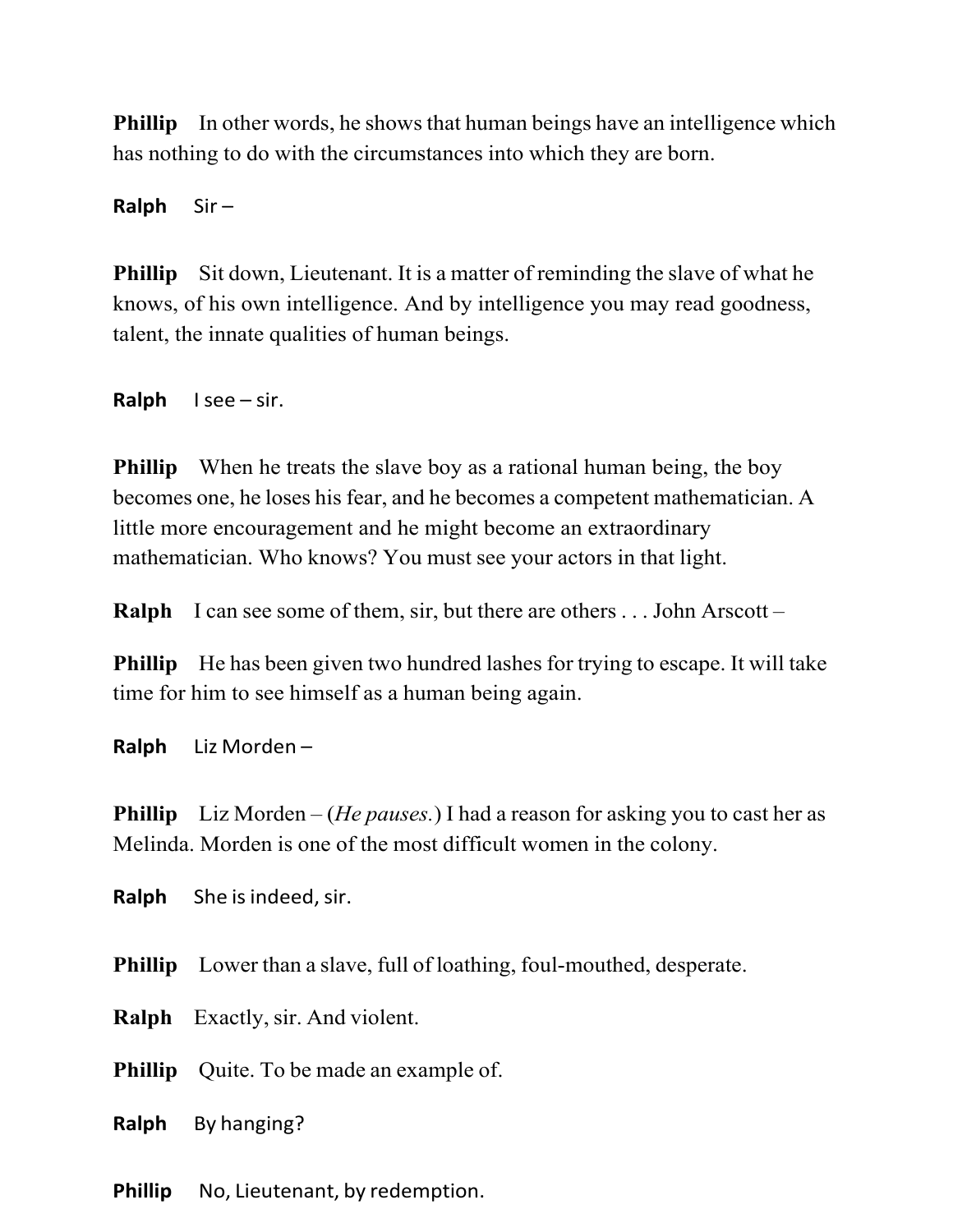**Ralph** The Reverend says he's given up on her, sir.

**Phillip** The Reverend's an ass, Lieutenant. I am speaking of redeeming her humanity.

**Ralph** I am afraid there may not be much there, sir.

**Phillip** How do we know what humanity lies hidden under the rags and filth of a mangled life? I have seen soldiers given up for dead, limbs torn, heads cut open, come back to life. If we treat her as a corpse, of course she will die. Try alittle kindness, Lieutenant.

**Ralph** But will she be hanged, sir?

**Phillip** I don't want a woman to be hanged. You will have to help, Ralph.

**Ralph** Sir!

**Phillip** I had retired from His Majesty's Service, Ralph. I was farming. I don't know why they asked me to rule over this colony of wretched souls, but I will fulfil my responsibility. No one will stop me.

**Ralph** No, sir, but I don't see –

**Phillip** What is a statesman's responsibility? To ensure the rule of law. But the citizens must be taught to obey the law of their own will. I want to rule over responsible human beings, not tyrannise over a group of animals. I want there to be a contract between us, not a whip on my side, terror and hatred on theirs. And you must help me, Ralph.

**Ralph** Yes, sir. The play  $-$ 

**Phillip** Won't change much, but it is the diagram in the sand that may remind – just remind the slave boy. Do you understand?<sup>57</sup>

**Ralph** I think so.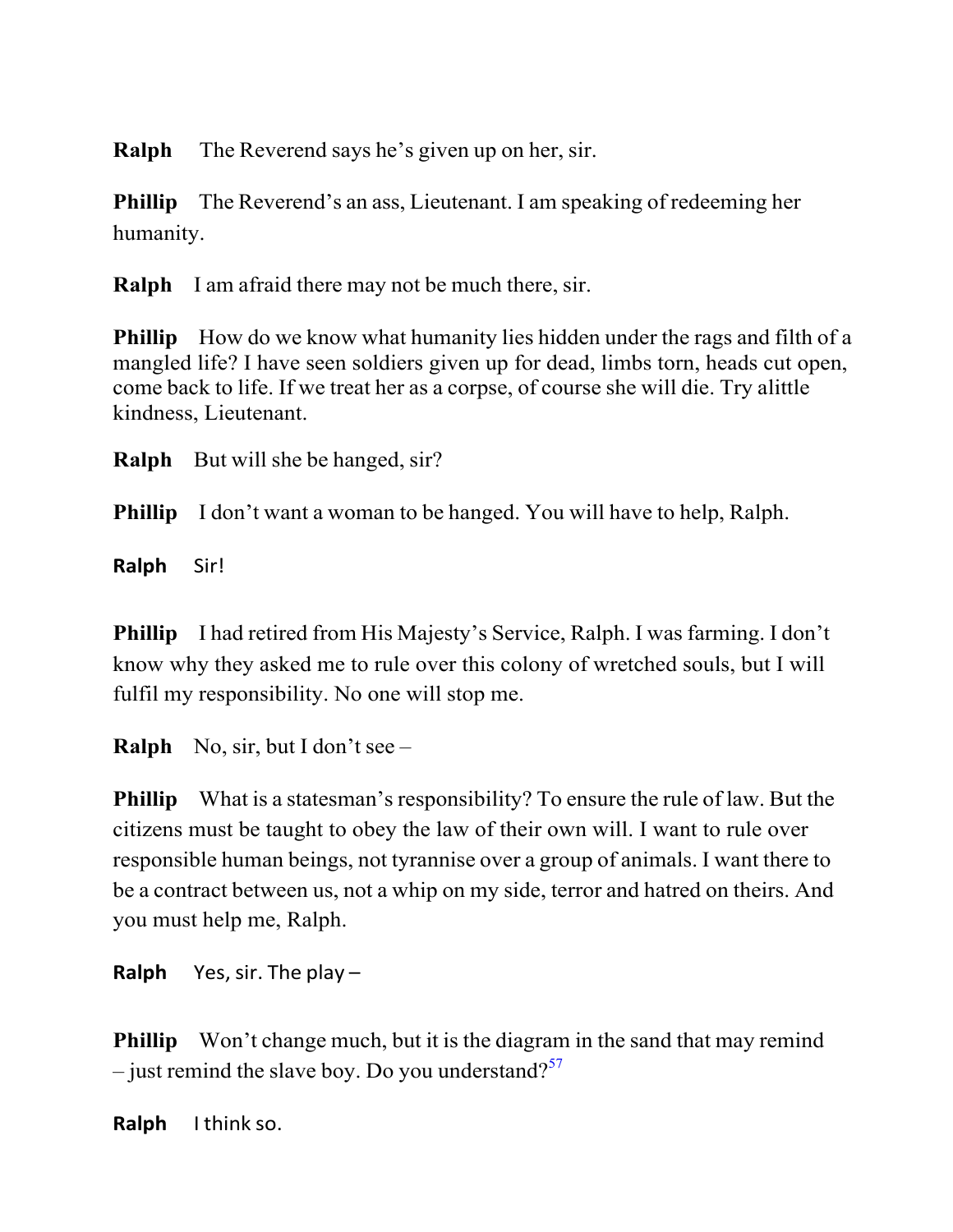**Phillip** We may fail. I may have a mutiny on my hands. They are trying to convince the Admiralty that I am mad.

**Ralph** Sir!

**Phillip** And they will threaten you. You don't want to be a Second Lieutenant all your life.

**Ralph** No,sir!

**Phillip** I cannot go over the head of Major Ross in the matter of promotion.

**Ralph** I see.

**Phillip** But we have embarked, Ralph, we must stay afloat. There is a more serious threat and it may capsize us all. If a ship does not come within three months, the supplies will be exhausted. In a month, I will cut the rations again. (*Pause.*) Harry is not well. Can you do something? Good luck with the play, Lieutenant. Oh, and Ralph –

**Ralph** Sir –

**Phillip** Unexpected situations are often matched by unexpected virtues in people, are they not?

**Ralph** I believe they are, sir.

**Phillip** A play is a world in itself, a tiny colony we could almost say.

*Pause.*

And you are in charge of it. That is a great responsibility.

**Ralph** I will lay down my life if I have to, sir.

**Phillip** I don't think it will come to that, Lieutenant. You need only do your best.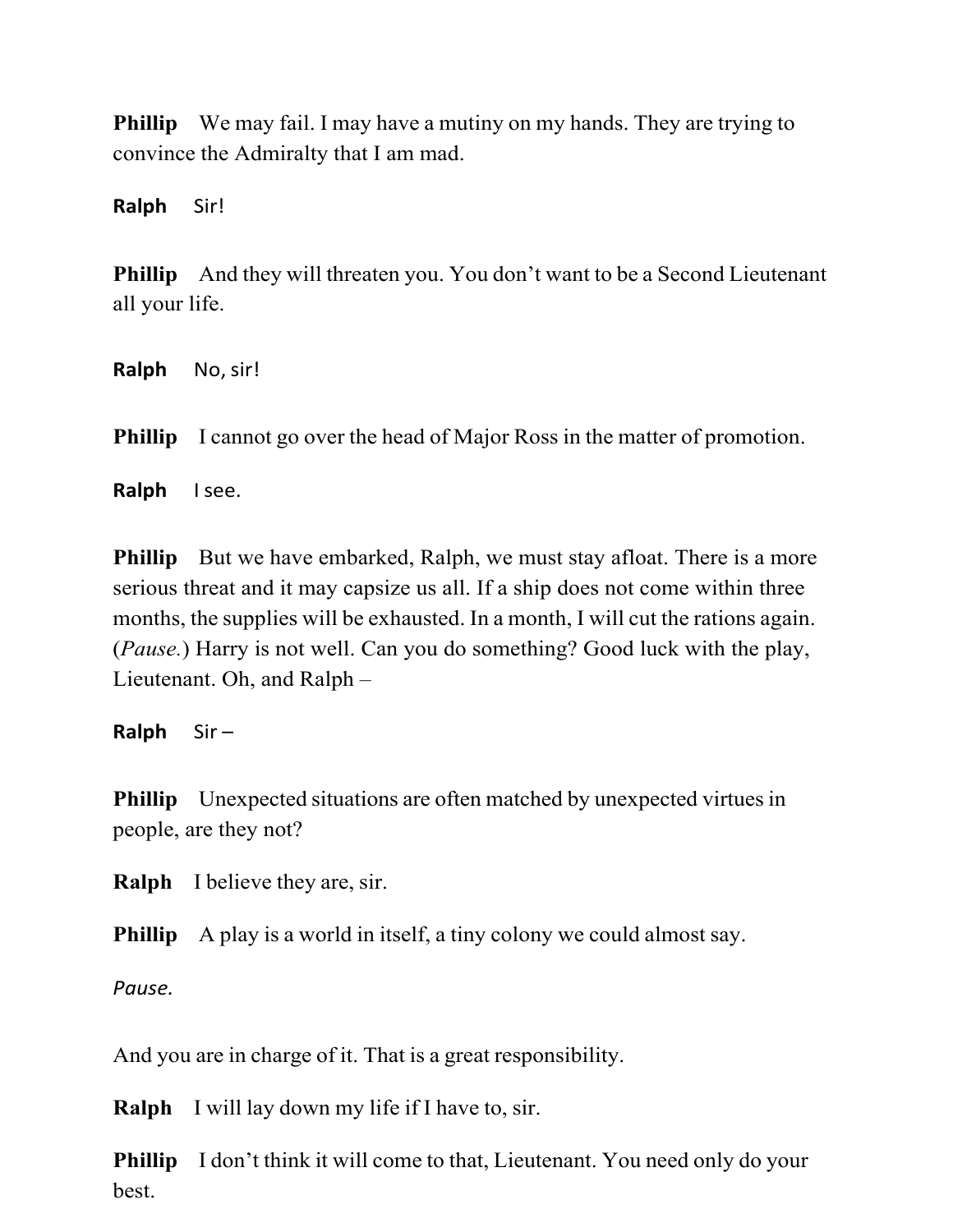**Ralph** Yes, sir, I will, sir.

**Phillip** Excellent.

**Ralph** It's a wonderful play, sir. I wasn't sure at first, as you know, but now –

Phillip Good, good. I shall look forward to seeing it. I'm sure it will be a success.

**Ralph** Thank you, sir. Thank you.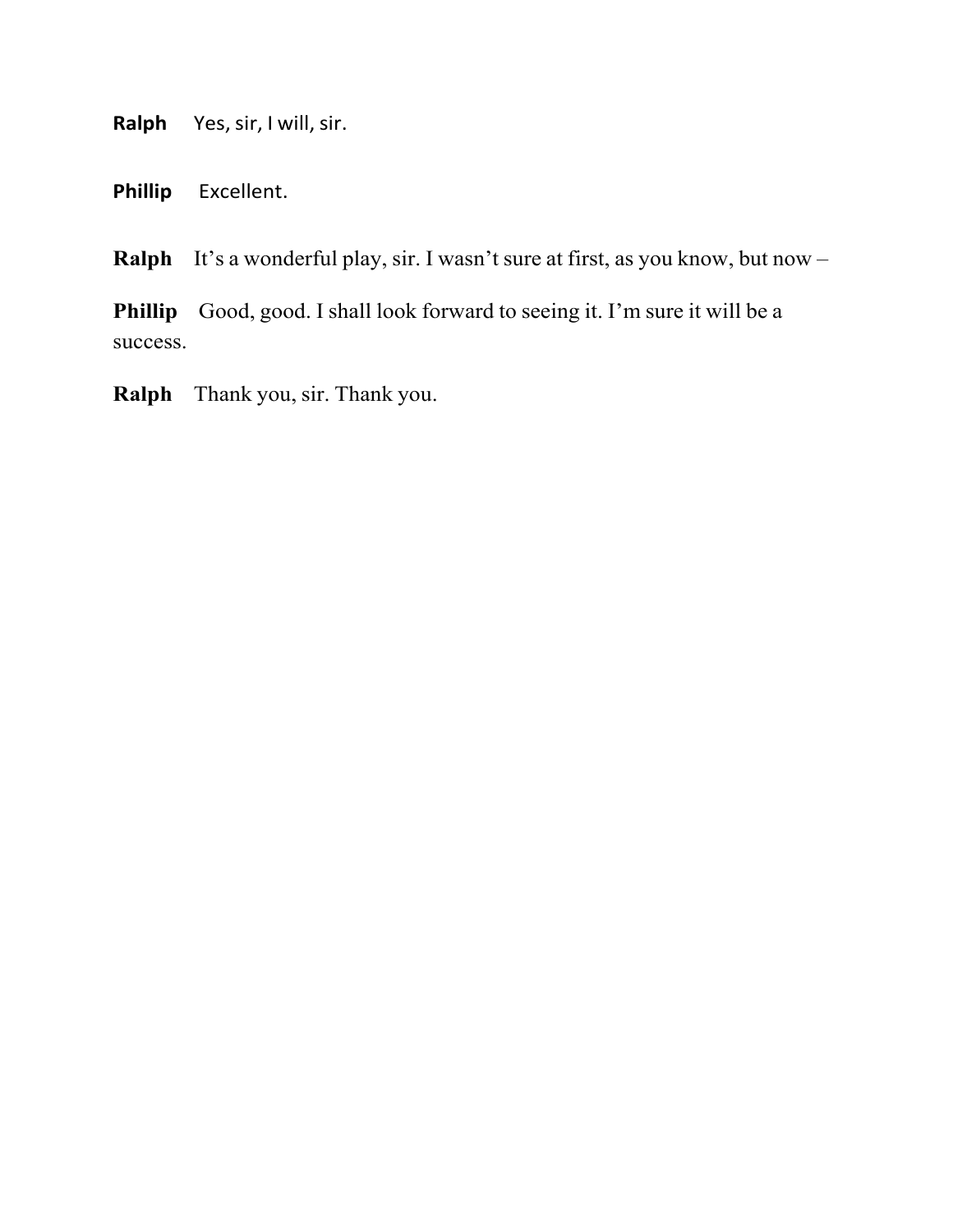**Harry** *sits, drinking rum,speaking in the different voices of histormenting ghosts and answering in his own.*

**Harry** Duckling! Duckling! 'She's on the beach, Harry, waiting for her young Handy Baker.' Go away, Handy, go away! 'The dead never go away, Harry. You thought you'd be the only one to dance the buttock ball with your trull, but no one owns a whore's cunt, Harry, you rent.' I didn't hang you. 'You wanted me dead.' I didn't. 'You wanted me hanged.' All right, I wanted you hanged. Go away! (*Pause.*) 'Death is horrible, Mr Brewer, it's dark, there's nothing.' Thomas Barrett! You were hanged because you stole from the stores. 'I was seventeen, Mr Brewer.' You lived a very wicked life. 'I didn't.' That's what you said that morning, 'I have led a very wicked life.' 'I had to say something, Mr Brewer, and make sense of dying. I'd heard the Reverend say we were all wicked, but it was horrible, my body hanging, my tongue sticking out.' You shouldn't have stolen that food! 'I wanted to live, go back to England, I'd only be twenty-four. I hadn't done it much, not like you.' Duckling! 'I wish I wasn't dead, Mr Brewer I had plans. I was going to have my farm, drink with friends and feel the strong legs of a girl around me –' You shouldn't have stolen. 'Didn't you ever steal?' No! Yes. But that was different. Duckling! 'Why should you be alive after what you've done?' Duckling! Duckling!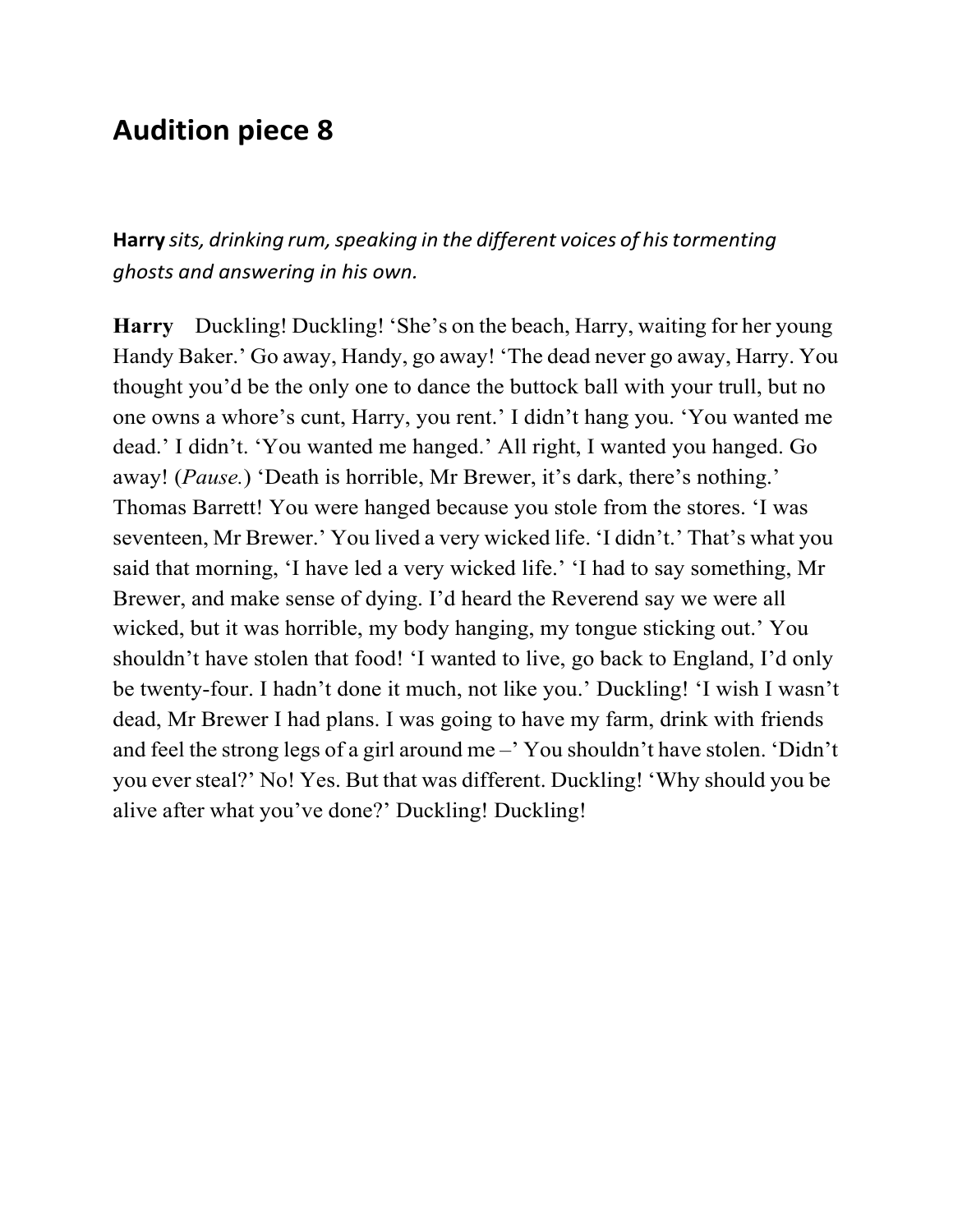*The beach. Night.* **Mary,** *then* **Ralph.**

**Mary** (*to herself*) 'Captain Plume, I despise your listing-money; if I do serve, 'tis purely for love – of that wench I mean. For you must know' – etc.

'So you only want an opportunity for accomplishing your designs upon her?'

'Well, sir, I am satisfied as to the point in debate; but now let me beg you to lay aside your recruiting airs, put on the man of honour, and tell me plainly what usage I must expect when I'm under your command.'

*She triesthat again, with a stronger and lower voice.* **Ralph** *comes on,sees her. She sees him, but continues.*

'And something tells me, that if you do discharge me 'twill be the greatest punishment you can inflict; for were we this moment to go upon the greatest dangers in your profession, they would be less terrible to me than to stay behind you. And now your hand – this lists me – and now you are my Captain.'

**Ralph** (*as Plume*) 'Yourfriend.' (*Kisses her.*) ''Sdeath! There'ssomething in this fellow that charms me.'

**Mary** 'One favour I must beg – this affair will make some noise and I have some friends who would censure my conduct –'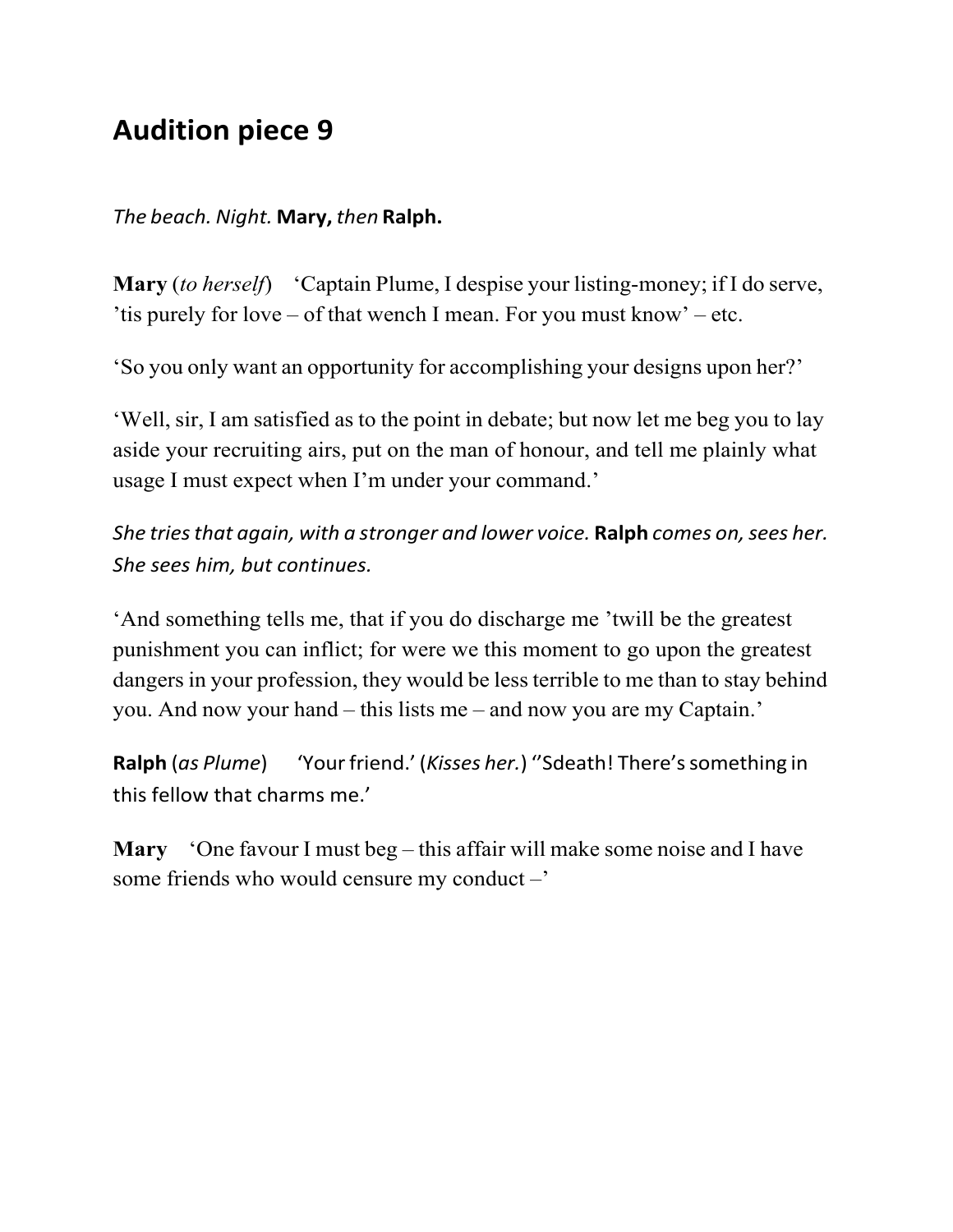**Ralph** Silvia –

*He kisses her again.*

**Mary** 'I must therefore take care to be impressed by the Act of Parliament –'

**Ralph** 'What you please as to that. Will you lodge at my quarters in the meantime? You shall have part of my bed.'

Silvia. Mary.

**Mary** Am I doing it well? It's difficult to play a man. It's not the walk, it's the way you hold your head. A man doesn't bow his head so much and never at an angle. I must face you without lowering my head, let's try it again

**Ralph** 'What you please as to that. Will you lodge at my quarters in the meantime? You shall have part of my bed.'

*She holds her head straight. Pause.*

Will you?

*Pause.* **Mary**

Yes.

*They kiss.*

**Ralph** Don't lower your head. Silvia wouldn't.

*She beginsto undress, from the top.*

I've never looked at the body of a woman before.

**Mary** Your wife?

**Ralph** It wasn't right to look at her.